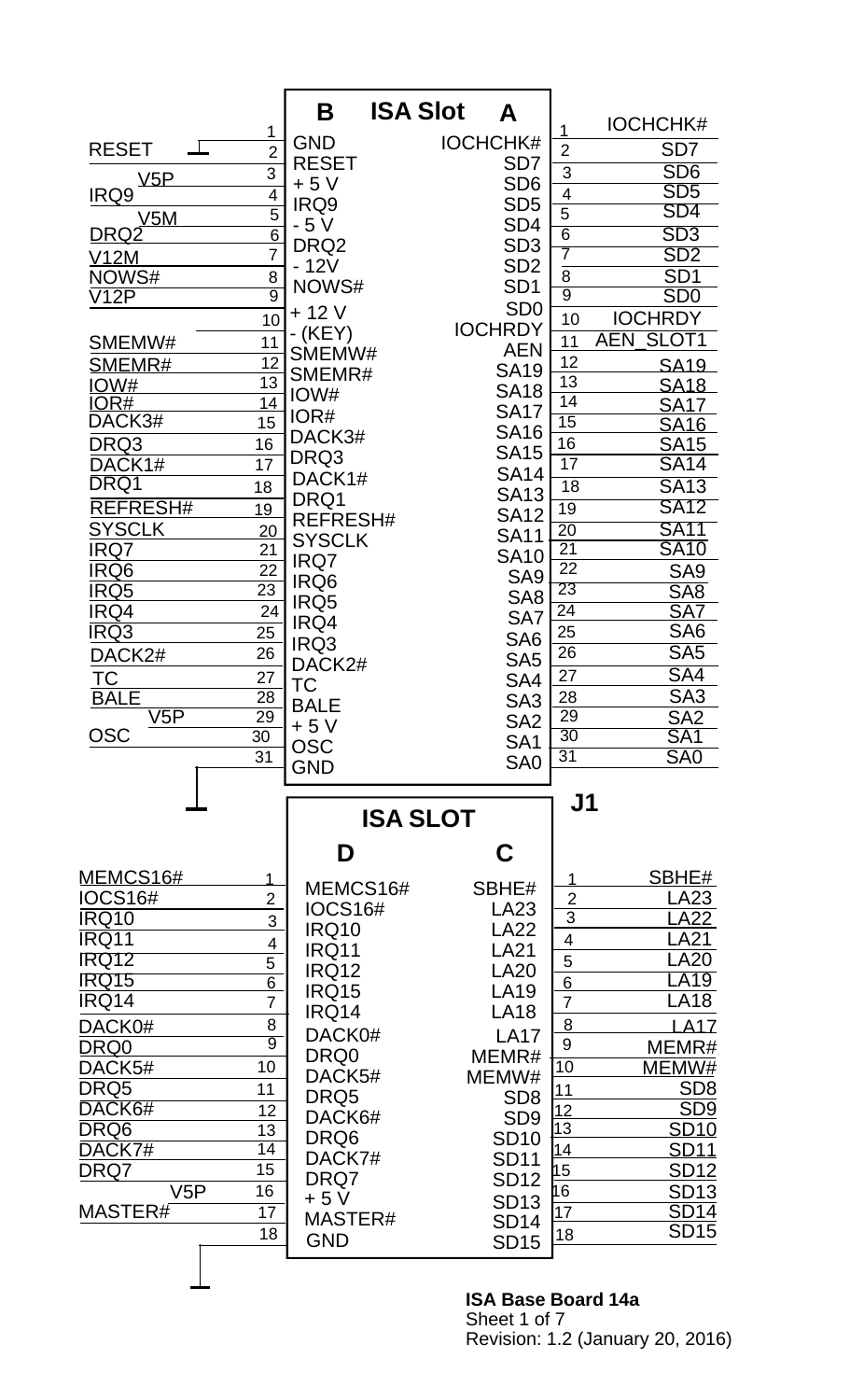|                                |                                  | Β                | <b>ISA Slot</b><br>Α |                                    |                                                  |
|--------------------------------|----------------------------------|------------------|----------------------|------------------------------------|--------------------------------------------------|
|                                | 1                                |                  |                      | 1                                  | <b>IOCHCHK#</b>                                  |
| <b>RESET</b><br>$\mathbb{R}^2$ | $\overline{2}$                   | <b>GND</b>       | <b>IOCHCHK#</b>      | $\overline{2}$                     | SD <sub>7</sub>                                  |
| <u>V5P</u>                     | $\overline{3}$                   | <b>RESET</b>     | SD <sub>7</sub>      | $\overline{3}$                     | SD <sub>6</sub>                                  |
| IRQ9                           | $\overline{4}$                   | $+5V$            | SD <sub>6</sub>      | $\overline{\mathbf{4}}$            | SD <sub>5</sub>                                  |
| V5M                            | $\overline{5}$                   | IRQ9             | SD <sub>5</sub>      | $\overline{5}$                     | SD4                                              |
| <u>DRQ2</u>                    | $\overline{6}$                   | - 5 V            | SD <sub>4</sub>      | $\overline{6}$                     | SD3                                              |
| <u>V12M</u>                    | $\overline{7}$                   | DRQ <sub>2</sub> | SD <sub>3</sub>      | 7                                  | SD <sub>2</sub>                                  |
| NOWS#                          | 8                                | $-12V$           | SD <sub>2</sub>      | $\overline{8}$                     | SD <sub>1</sub>                                  |
| $\overline{\text{V12P}}$       | $\overline{9}$                   | NOWS#            | SD <sub>1</sub>      | $\overline{9}$                     | SD <sub>0</sub>                                  |
|                                | 10                               | $+12V$           | SD <sub>0</sub>      | 10                                 | <b>IOCHRDY</b>                                   |
| SMEMW#                         | 11                               | (KEY)            | <b>IOCHRDY</b>       | 11                                 | SLOT <sub>2</sub><br><b>AEN</b>                  |
| SMEMR#                         | 12                               | SMEMW#           | <b>AEN</b>           | 12                                 |                                                  |
| <u>IOW#</u>                    | 13                               | SMEMR#           | <b>SA19</b>          | 13                                 | <b>SA19</b><br><b>SA18</b>                       |
| IOR#                           | 14                               | IOW#             | <b>SA18</b>          | $\overline{14}$                    | <b>SA17</b>                                      |
| DACK3#                         | 15                               | IOR#             | <b>SA17</b>          | 15                                 | <b>SA16</b>                                      |
| DRQ3                           | 16                               | DACK3#           | <b>SA16</b>          | 16                                 | <b>SA15</b>                                      |
| DACK1#                         | 17                               | DRQ3             | <b>SA15</b>          | 17                                 | <b>SA14</b>                                      |
| DRQ1                           | 18                               | DACK1#           | <b>SA14</b>          | 18                                 | <b>SA13</b>                                      |
| REFRESH#                       | 19                               | DRQ1             | <b>SA13</b>          | $\overline{19}$                    | <b>SA12</b>                                      |
| <b>SYSCLK</b>                  |                                  | <b>REFRESH#</b>  | <b>SA12</b>          |                                    | <b>SA11</b>                                      |
| IRQ7                           | 20<br>21                         | <b>SYSCLK</b>    | <b>SA11</b>          | $\overline{20}$<br>$\overline{21}$ | <b>SA10</b>                                      |
| <b>IRQ6</b>                    | $\overline{22}$                  | IRQ7             | <b>SA10</b>          | $\overline{22}$                    |                                                  |
| IRQ5                           | $\overline{23}$                  | IRQ6             | SA <sub>9</sub>      | 23                                 | SA <sub>9</sub><br>SA <sub>8</sub>               |
| IRQ4                           | 24                               | IRQ5             | SA <sub>8</sub>      | $\overline{24}$                    | SA7                                              |
| <b>IRQ3</b>                    | $\overline{25}$                  | IRQ4             | SA7                  | 25                                 | SA <sub>6</sub>                                  |
|                                | 26                               | IRQ3             | SA <sub>6</sub>      | 26                                 | SA <sub>5</sub>                                  |
| DACK2#                         |                                  | DACK2#           | SA <sub>5</sub>      |                                    |                                                  |
| ТC                             | 27                               | TC               | SA4                  | 27                                 | SA4<br>$\overline{\text{S}}\overline{\text{A}}3$ |
| <b>BALE</b><br>V5P             | $\overline{28}$<br>29            | <b>BALE</b>      | SA <sub>3</sub>      | 28<br>29                           | SA2                                              |
| <b>OSC</b>                     | $\overline{30}$                  | $+5V$            | SA <sub>2</sub>      | 30                                 | SA <sub>1</sub>                                  |
|                                | 31                               | <b>OSC</b>       | SA <sub>1</sub>      | $\overline{31}$                    | SA <sub>0</sub>                                  |
|                                |                                  | <b>GND</b>       | SA <sub>0</sub>      |                                    |                                                  |
|                                |                                  |                  |                      | J2                                 |                                                  |
|                                |                                  |                  | <b>ISA SLOT</b>      |                                    |                                                  |
|                                |                                  | D                | C                    |                                    |                                                  |
| <u>MEMCS16#</u>                |                                  |                  |                      |                                    | SBHE#                                            |
| <b>IOCS16#</b>                 | $\overline{2}$                   | MEMCS16#         | SBHE#                | $\overline{2}$                     | LA23                                             |
| <b>IRQ10</b>                   | 3                                | <b>IOCS16#</b>   | LA23                 | $\overline{3}$                     | .A22                                             |
| IRQ11                          |                                  | <b>IRQ10</b>     | <b>LA22</b>          | $\overline{\mathbf{4}}$            | LA21                                             |
| <b>IRQ12</b>                   | 4                                | IRQ11            | <b>LA21</b>          | 5                                  | <b>A20</b>                                       |
| IRQ15                          | $\overline{5}$<br>$\overline{6}$ | <b>IRQ12</b>     | <b>LA20</b>          | $6\phantom{1}6$                    | LA19                                             |
| IRQ14                          | $\overline{7}$                   | <b>IRQ15</b>     | <b>LA19</b>          | $\overline{7}$                     | <b>LA18</b>                                      |
|                                |                                  | IRQ14            | <b>LA18</b>          | 8                                  | <b>LA17</b>                                      |
| DACK0#                         | 8<br>$\overline{9}$              | DACK0#           | <b>LA17</b>          | 9                                  |                                                  |
| DRQ0                           |                                  | DRQ0             | MEMR#                |                                    | MEMR#                                            |
| DACK5#                         | 10                               | DACK5#           | MEMW#                | 10                                 | MEMW#                                            |
| DRQ5                           | 11                               | DRQ5             | SD <sub>8</sub>      | 11                                 | SD <sub>8</sub><br>SD9                           |
| DACK6#                         | 12                               | DACK6#           | SD <sub>9</sub>      | <u>12</u><br>13                    |                                                  |
| DRQ6                           | 13                               | DRQ6             | <b>SD10</b>          |                                    | <b>SD10</b>                                      |
| DACK7#                         | $\overline{14}$                  | DACK7#           | <b>SD11</b>          | 14<br>15                           | <b>SD11</b>                                      |
| DRQ7                           | 15                               | DRQ7             | <b>SD12</b>          |                                    | <b>SD12</b>                                      |
| V5P                            | 16                               | $+5V$            | <b>SD13</b>          | 16                                 | <b>SD13</b><br>SD14                              |
| MASTER#                        | 17                               | MASTER#          | <b>SD14</b>          | 17                                 | <b>SD15</b>                                      |
|                                |                                  |                  |                      |                                    |                                                  |
|                                | 18                               | <b>GND</b>       | <b>SD15</b>          | 18                                 |                                                  |
|                                |                                  |                  |                      |                                    |                                                  |

## **ISA Base Board 14a** Sheet 2 of 7 Revision: 1.2 (January 20, 2016)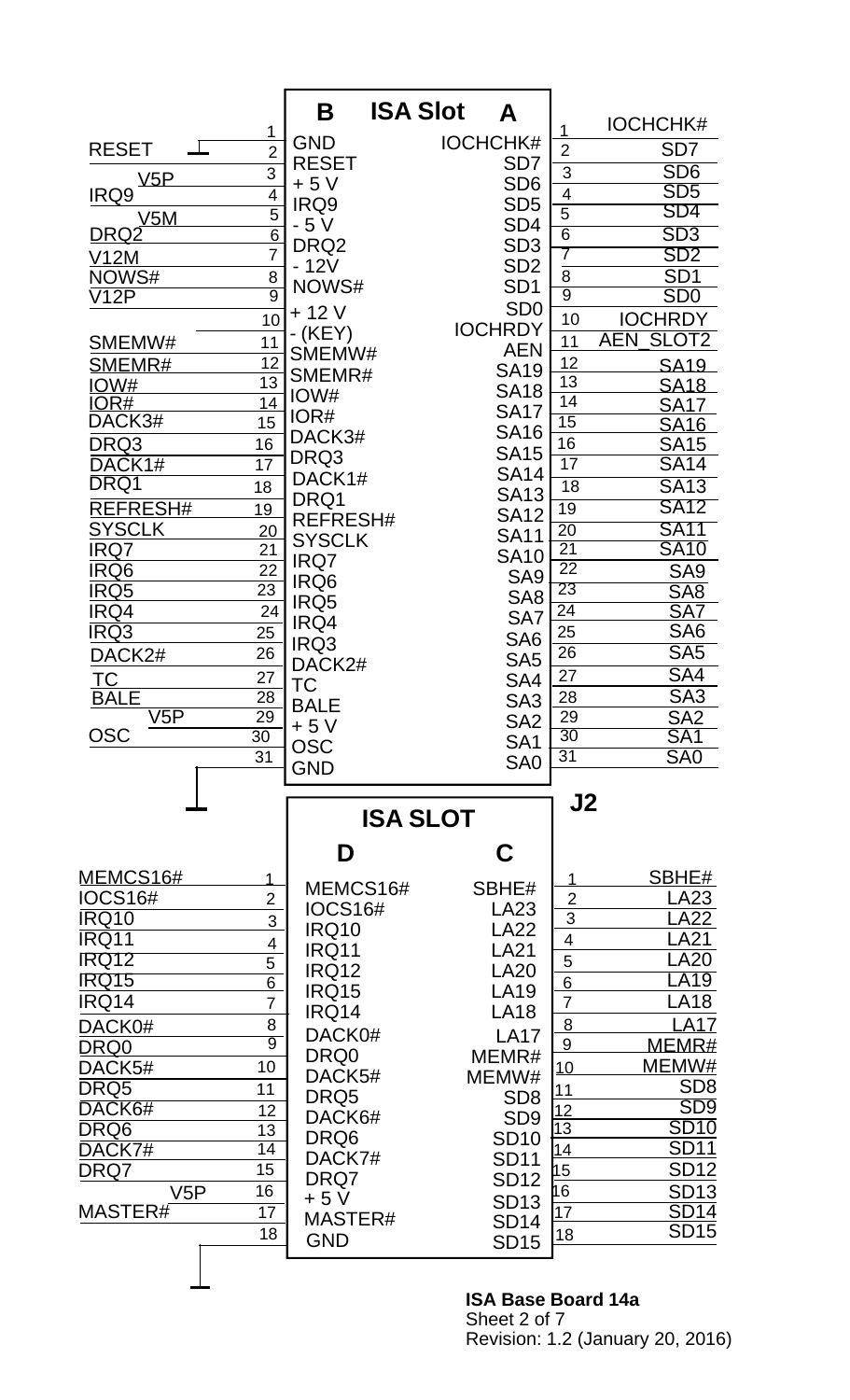|                          |                 | Β                | <b>ISA Slot</b><br>Α |                         |                                 |
|--------------------------|-----------------|------------------|----------------------|-------------------------|---------------------------------|
|                          | 1               |                  |                      | 1                       | <b>IOCHCHK#</b>                 |
| <b>RESET</b><br>$\bot$   | $\overline{2}$  | <b>GND</b>       | <b>IOCHCHK#</b>      | $\overline{2}$          | SD <sub>7</sub>                 |
|                          | $\overline{3}$  | <b>RESET</b>     | SD <sub>7</sub>      | $\overline{3}$          | SD <sub>6</sub>                 |
| <u>V5P</u><br>IRQ9       | 4               | $+5V$            | SD <sub>6</sub>      |                         | SD <sub>5</sub>                 |
|                          | $\overline{5}$  | IRQ9             | SD <sub>5</sub>      | $\frac{4}{5}$           | SD4                             |
| V5M<br><u>DRQ2</u>       | $\overline{6}$  | $-5V$            | SD <sub>4</sub>      | $\overline{6}$          | SD <sub>3</sub>                 |
|                          | $\overline{7}$  | DRQ <sub>2</sub> | SD <sub>3</sub>      | 7                       | SD <sub>2</sub>                 |
| <b>V12M</b><br>NOWS#     | 8               | $-12V$           | SD <sub>2</sub>      | $\overline{8}$          | SD <sub>1</sub>                 |
| $\overline{\text{V12P}}$ | $\overline{9}$  | NOWS#            | SD <sub>1</sub>      | $\overline{9}$          | SD <sub>0</sub>                 |
|                          | 10              | $+12V$           | SD <sub>0</sub>      | 10                      | <b>IOCHRDY</b>                  |
|                          |                 | $-KEY)$          | <b>IOCHRDY</b>       |                         | SLOT <sub>3</sub><br><b>AEN</b> |
| SMEMW#                   | 11              | SMEMW#           | <b>AEN</b>           | 11                      |                                 |
| SMEMR#                   | 12              | SMEMR#           | <b>SA19</b>          | 12                      | <b>SA19</b>                     |
| <u>IOW#</u>              | 13              | IOW#             | <b>SA18</b>          | 13<br>$\overline{14}$   | <b>SA18</b>                     |
| IOR#<br>DACK3#           | 14              | IOR#             | <b>SA17</b>          | $\overline{15}$         | <b>SA17</b>                     |
|                          | 15              | DACK3#           | <b>SA16</b>          |                         | <b>SA16</b>                     |
| DRQ3                     | 16              | DRQ3             | <b>SA15</b>          | 16                      | <b>SA15</b>                     |
| DACK1#                   | 17              | DACK1#           | <b>SA14</b>          | 17                      | <b>SA14</b>                     |
| DRQ1                     | 18              | DRQ1             | <b>SA13</b>          | 18                      | <b>SA13</b>                     |
| <b>REFRESH#</b>          | 19              | <b>REFRESH#</b>  | <b>SA12</b>          | 19                      | <b>SA12</b>                     |
| <b>SYSCLK</b>            | 20              | <b>SYSCLK</b>    | <b>SA11</b>          | $\overline{20}$         | <b>SA11</b>                     |
| IRQ7                     | 21              | IRQ7             | <b>SA10</b>          | $\overline{21}$         | <b>SA10</b>                     |
| IRQ6                     | 22              | IRQ6             | SA <sub>9</sub>      | $\overline{22}$         | SA <sub>9</sub>                 |
| IRQ5                     | $\overline{23}$ | IRQ5             | SA <sub>8</sub>      | 23                      | SA <sub>8</sub>                 |
| IRQ4                     | 24              | IRQ4             | SA7                  | $\overline{24}$         | SA7                             |
| <b>IRQ3</b>              | $\overline{25}$ | IRQ3             | SA <sub>6</sub>      | 25                      | SA <sub>6</sub>                 |
| DACK2#                   | 26              | DACK2#           | SA <sub>5</sub>      | 26                      | SA <sub>5</sub>                 |
| ТC                       | 27              | <b>TC</b>        | SA4                  | 27                      | SA4                             |
| <b>BALE</b>              | $\overline{28}$ | <b>BALE</b>      | SA <sub>3</sub>      | 28                      | SA <sub>3</sub>                 |
| V5P                      | 29              | $+5V$            | SA <sub>2</sub>      | 29                      | SA2                             |
| OSC                      | $\overline{30}$ | <b>OSC</b>       | SA <sub>1</sub>      | $\overline{30}$         | SA <sub>1</sub>                 |
|                          | 31              | <b>GND</b>       | SA <sub>0</sub>      | 31                      | SA <sub>0</sub>                 |
|                          |                 |                  |                      |                         |                                 |
|                          |                 |                  |                      | J3                      |                                 |
|                          |                 |                  | <b>ISA SLOT</b>      |                         |                                 |
|                          |                 | D                | C                    |                         |                                 |
| <u>MEMCS16#</u>          | 1               |                  |                      |                         | SBHE#                           |
| <b>IOCS16#</b>           | $\overline{2}$  | MEMCS16#         | SBHE#                | $\overline{2}$          | LA23                            |
| <b>IRQ10</b>             | 3               | <b>IOCS16#</b>   | LA23                 | $\overline{3}$          | .A22                            |
| IRQ11                    | 4               | <b>IRQ10</b>     | <b>LA22</b>          | $\overline{\mathbf{4}}$ | <b>LA21</b>                     |
| <b>IRQ12</b>             | 5               | IRQ11            | <b>LA21</b>          | 5                       | <b>LA20</b>                     |
| <b>IRQ15</b>             | $\overline{6}$  | <b>IRQ12</b>     | <b>LA20</b>          | $6\phantom{1}6$         | <b>LA19</b>                     |
| IRQ14                    | $\overline{7}$  | <b>IRQ15</b>     | <b>LA19</b>          | $\overline{7}$          | <b>LA18</b>                     |
| DACK0#                   | 8               | IRQ14            | <b>LA18</b>          | 8                       | $A1\overline{7}$                |
| DRQ0                     | $\overline{9}$  | DACK0#           | <b>LA17</b>          | 9                       | MEMR#                           |
| DACK5#                   | 10              | DRQ0             | MEMR#                | 10                      | MEMW#                           |
| DRQ5                     | 11              | DACK5#           | MEMW#                | 11                      | SD <sub>8</sub>                 |
| DACK6#                   | 12              | DRQ5             | SD <sub>8</sub>      |                         | SD9                             |
| DRQ6                     | 13              | DACK6#           | SD <sub>9</sub>      | $\frac{12}{13}$         | <b>SD10</b>                     |
| DACK7#                   | 14              | DRQ6             | <b>SD10</b>          | 14                      | SD <sub>11</sub>                |
| DRQ7                     | 15              | DACK7#           | <b>SD11</b>          | 15                      | <b>SD12</b>                     |
| V5P                      | 16              | DRQ7             | <b>SD12</b>          | 16                      | <b>SD13</b>                     |
| MASTER#                  | 17              | $+5V$            | <b>SD13</b>          | 17                      | SD14                            |
|                          | 18              | MASTER#          | <b>SD14</b>          | 18                      | <b>SD15</b>                     |
|                          |                 | <b>GND</b>       | <b>SD15</b>          |                         |                                 |
|                          |                 |                  |                      |                         |                                 |

## **ISA Base Board 14a** Sheet 3 of 7 Revision: 1.2 (January 20, 2016)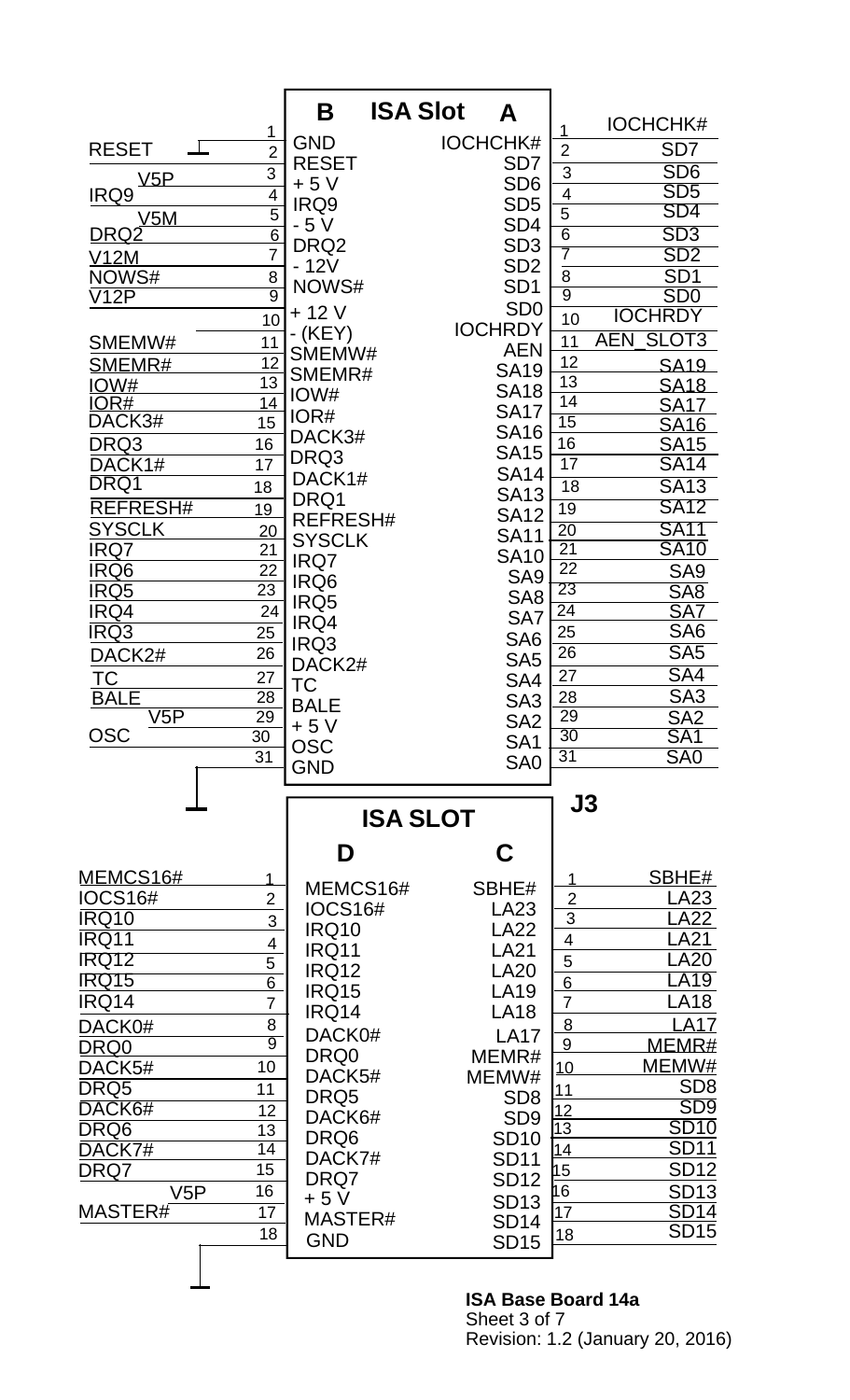|                         |                 | A                            | B<br><b>PC/104</b> |                                                          |                                   |
|-------------------------|-----------------|------------------------------|--------------------|----------------------------------------------------------|-----------------------------------|
| <b>IOCHCHK#</b>         | 1               |                              |                    | 1                                                        |                                   |
| SD <sub>7</sub>         | $rac{2}{3}$     | <b>IOCHCHK#</b>              | <b>GND</b>         | $\overline{2}$                                           | <b>RESET</b>                      |
| SD6                     |                 | SD <sub>7</sub>              | <b>RESET</b>       | 3                                                        | V5P                               |
| SD <sub>5</sub>         | 4               | SD <sub>6</sub>              | $+5V$              | 4                                                        | IRQ9                              |
| SD <sub>4</sub>         | 5               | SD <sub>5</sub>              | IRQ9               | 5                                                        | V5M                               |
| SD3                     | $\overline{6}$  | SD <sub>4</sub>              | - 5 V              | $\overline{6}$                                           | <b>DRQ2</b>                       |
| SD2                     | $\overline{7}$  | SD <sub>3</sub>              | DRQ <sub>2</sub>   | $\overline{7}$                                           | V12M                              |
| <u>SD1</u>              | 8               | SD <sub>2</sub>              | $-12V$             |                                                          | NOWS#                             |
| SDO                     | $\overline{9}$  | SD <sub>1</sub>              | NOWS#              | $\frac{8}{9}$                                            | $\overline{\text{V12P}}$          |
| <b>IOCHRDY</b>          | 10              | SD <sub>0</sub>              | $+12V$             | 10                                                       |                                   |
| <u>AEN104</u>           | 11              | <b>IOCHRDY</b>               | $-KEY$             | 11                                                       | SMEMW#                            |
| <b>SA19</b>             | 12              | <b>AEN</b>                   | SMEMW#             | 12                                                       | SMEMR#                            |
| <b>SA18</b>             | 13              | <b>SA19</b>                  | SMEMR#             | 13                                                       | IOW#                              |
| <b>SA17</b>             | 14              | <b>SA18</b>                  | IOW#               | $\overline{14}$                                          | <b>IOR#</b>                       |
| <b>SA16</b>             | 15              | <b>SA17</b>                  | IOR#               | 15                                                       | DACK3#                            |
| <b>SA15</b>             | 16              | <b>SA16</b>                  | DACK3#             | $\overline{16}$                                          | DRQ3                              |
|                         | 17              | <b>SA15</b>                  | DRQ3               | 17                                                       | DACK1#                            |
| <b>SA14</b>             | 18              | <b>SA14</b>                  | DACK1#             | 18                                                       |                                   |
| <b>SA13</b>             |                 | <b>SA13</b>                  | DRQ1               |                                                          | DRQ1                              |
| <b>SA12</b>             | 19              | <b>SA12</b>                  | REFRESH#           | 19                                                       | <b>REFRESH#</b>                   |
| $\overline{SA11}$       | 20              | <b>SA11</b>                  | <b>SYSCLK</b>      | $\overline{20}$                                          | <b>SYSCLK</b>                     |
| <b>SA10</b>             | 21              | <b>SA10</b>                  | IRQ7               | 21                                                       | IRQ7                              |
| SA9<br>SA8              | $\overline{22}$ | SA <sub>9</sub>              | IRQ6               | $\overline{22}$                                          | IRQ6                              |
|                         | $\overline{23}$ | SA <sub>8</sub>              | IRQ5               | 23                                                       | IRQ <sub>5</sub>                  |
| <b>SAZ</b>              | $\overline{24}$ | SA7                          | IRQ4               | 24                                                       | IRQ4                              |
| SA <sub>6</sub>         | 25              | SA <sub>6</sub>              | IRQ3               | $\overline{25}$                                          | <b>IRQ3</b><br>DACK <sub>2#</sub> |
| SA <sub>5</sub>         | 26              | SA <sub>5</sub>              | DACK2#             | $\overline{26}$                                          | ТC                                |
| SA4                     | 27              | SA4                          | ТC                 | $\overline{27}$                                          | <b>BALE</b>                       |
| $\overline{\text{SA3}}$ | $\frac{28}{29}$ | SA <sub>3</sub>              | <b>BALE</b>        | $\begin{array}{ c c }\n 28 \\ \hline\n 29\n \end{array}$ |                                   |
| <b>SA2</b>              | 30              | SA <sub>2</sub>              | $+5V$              | $\overline{30}$                                          | V5P                               |
| <u>SA1</u>              | $\overline{31}$ | SA <sub>1</sub>              | <b>OSC</b>         | 31                                                       | <b>OSC</b>                        |
| SA <sub>0</sub>         | 32              | SA0                          | <b>GND</b>         | 32                                                       |                                   |
|                         |                 | <b>GND</b>                   | <b>GND</b>         |                                                          |                                   |
|                         |                 |                              | J4                 |                                                          |                                   |
|                         |                 | D                            | C.                 |                                                          |                                   |
|                         | $\overline{0}$  | <b>PC/104</b>                | <b>GND</b>         | 0                                                        |                                   |
| <u>MEMCS16#</u>         | $\overline{1}$  | <b>GND</b>                   | SBHE#              |                                                          | SBHE#                             |
| <b>IOCS16#</b>          | $\frac{2}{3}$   | MEMCS16#                     | LA23               | $\overline{2}$                                           | LA23                              |
| <u>IRQ10</u>            |                 | <b>IOCS16#</b>               | <b>LA22</b>        | 3                                                        | <b>LA22</b>                       |
| IRQ11                   | $\overline{4}$  | <b>IRQ10</b>                 | <b>LA21</b>        | 4                                                        | LA21                              |
| <b>IRQ12</b>            | $\overline{5}$  | <b>IRQ11</b><br><b>IRQ12</b> | <b>LA20</b>        | $\overline{5}$                                           | <b>_A20</b>                       |
| <b>IRQ15</b>            | $\overline{6}$  | <b>IRQ15</b>                 | <b>LA19</b>        | $6\phantom{1}6$                                          | LA19                              |
| IRQ14                   | $\overline{7}$  | <b>IRQ14</b>                 | <b>LA18</b>        | $\overline{7}$                                           | A18                               |
| DACK0#                  | $\overline{8}$  |                              | <b>LA17</b>        | $\overline{8}$                                           | <b>LA17</b>                       |
| DRQ0                    | $\overline{9}$  | DACK0#<br>DRQ0               | MEMR#              | $9$                                                      | MEMR#                             |
| DACK5#                  | 10              | DACK5#                       | MEMW#              | 10                                                       | MEMW#                             |
| DRQ5                    | 11              | DRQ5                         | SD <sub>8</sub>    | 11                                                       | SD <sub>8</sub>                   |
| DACK6#                  | 12              | DACK6#                       | SD <sub>9</sub>    | 12                                                       | SD <sub>9</sub>                   |
| DRQ6                    | 13              | DRQ6                         | <b>SD10</b>        | 13                                                       | <b>SD10</b>                       |
| DACK7#                  | 14              | DACK7#                       | <b>SD11</b>        | 14                                                       | <b>SD11</b>                       |
| DRQ7                    | 15              | DRQ7                         | <b>SD12</b>        | 15                                                       | SD <sub>12</sub>                  |
| V5P                     | 16              | $+5V$                        | <b>SD13</b>        | 16                                                       | <b>SD13</b>                       |
| MASTER#                 | 17              | MASTER#                      | <b>SD14</b>        | 17                                                       | SD <sub>14</sub>                  |
|                         | 18              |                              | <b>SD15</b>        | <u>18</u>                                                | <b>SD15</b>                       |
|                         | 19              | <b>GND</b>                   | $-KEY$             | 19                                                       |                                   |
|                         |                 | <b>GND</b>                   |                    |                                                          |                                   |
|                         |                 |                              |                    |                                                          |                                   |

**ISA Base Board 14a** Sheet 4 of 7 Revision: 1.2 (January 20, 2016)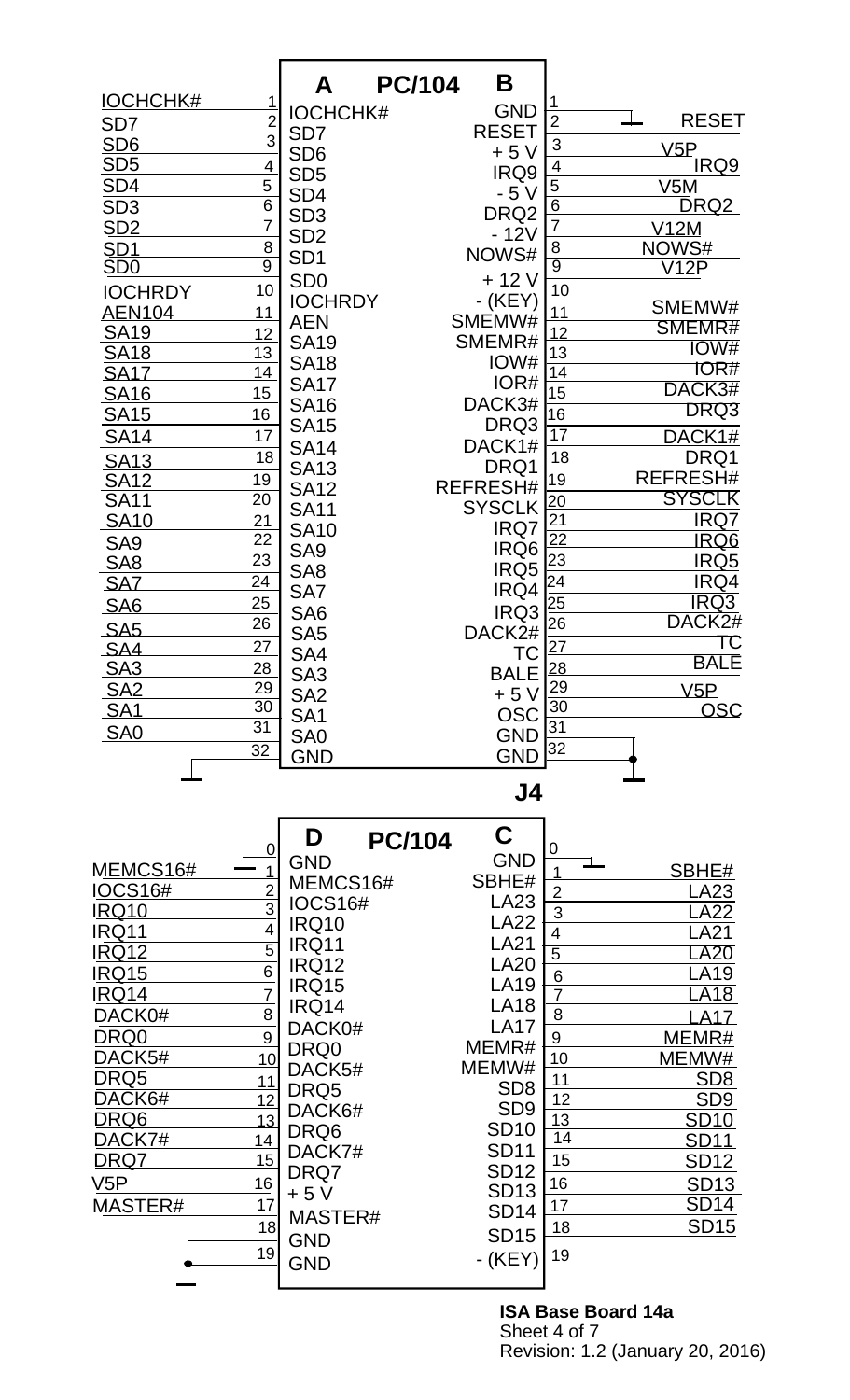

**ISA Base Board 14a**Sheet 5 of 7Revision: 1.2 (January 20, 2016)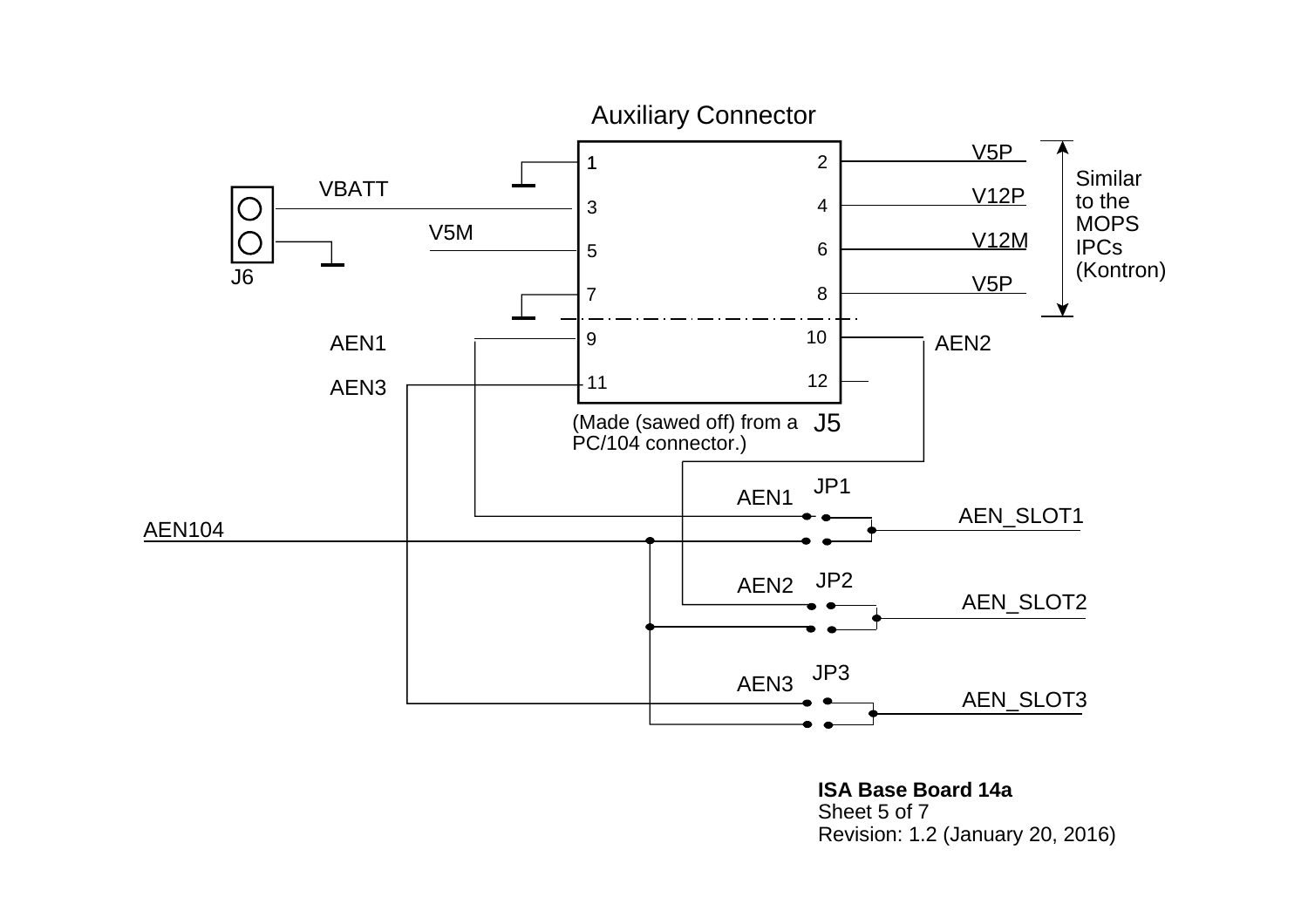Power supply connectors:

1. Terminal block (base strip / removable screw terminals (Phoenix Contact))